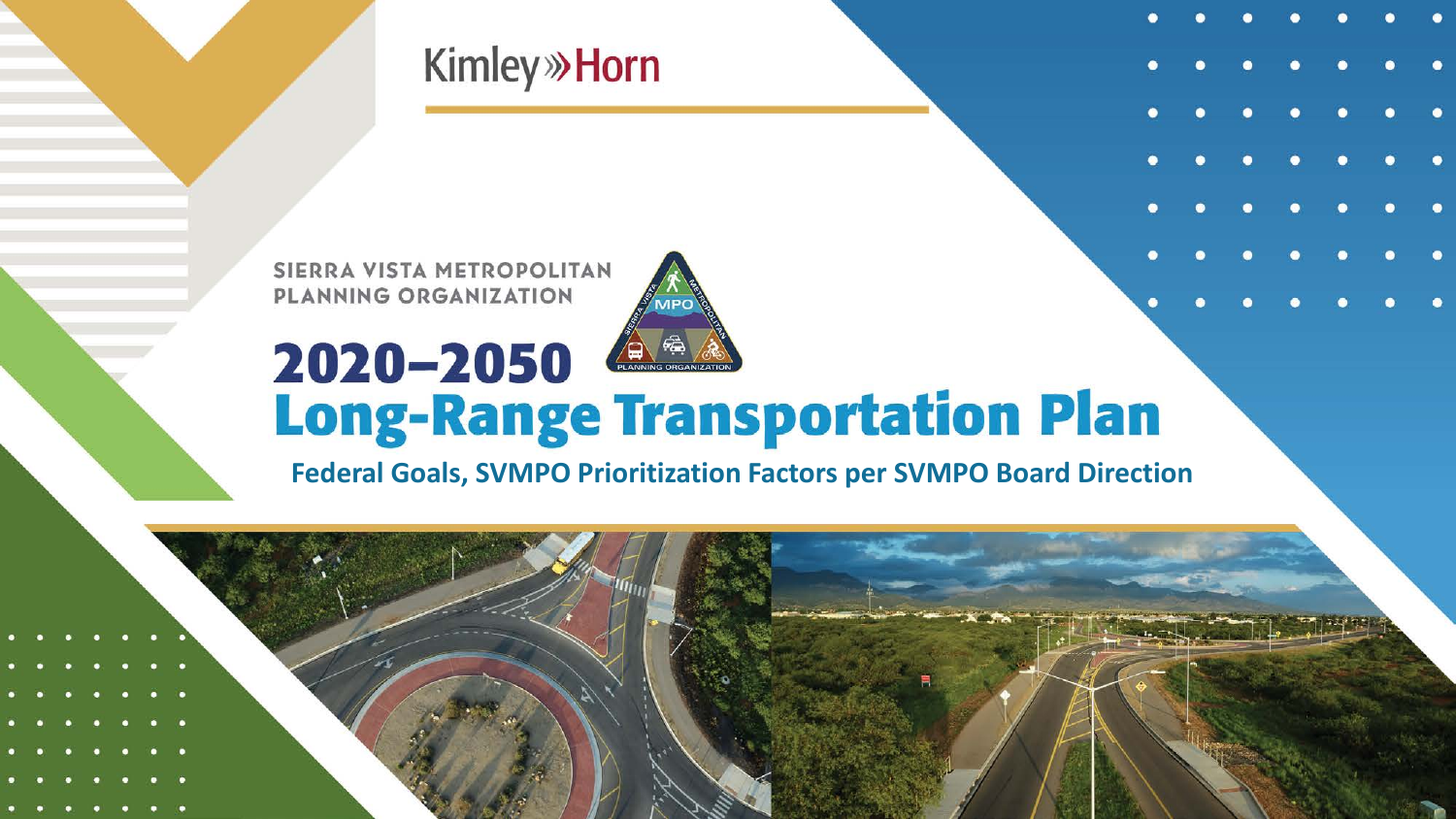## Federal Long-Range Transportation Plan Goals

FAST-ACT/Federal Performance Measure Goals

**Safety.** Reduce traffic fatalities and serious injuries on all public roads.

**SIERRA VISTA METROPOLITAN PLANNING ORGANIZATION** 

2020-2050 **Long-Range Transportation Plan** 



**Infrastructure Conditions.** Maintain the National Highway System in a state of good repair

**Congestion Reduction.** Reduce congestion on the National Highway System

**System Reliability.** Improve the efficiency of the surface transportation system.



**Freight Movement & Economic Vitality.** Improve the national freight network, strengthen rural access to national/international markets and support economic development.

**Kimley**<sup>»</sup> Horn